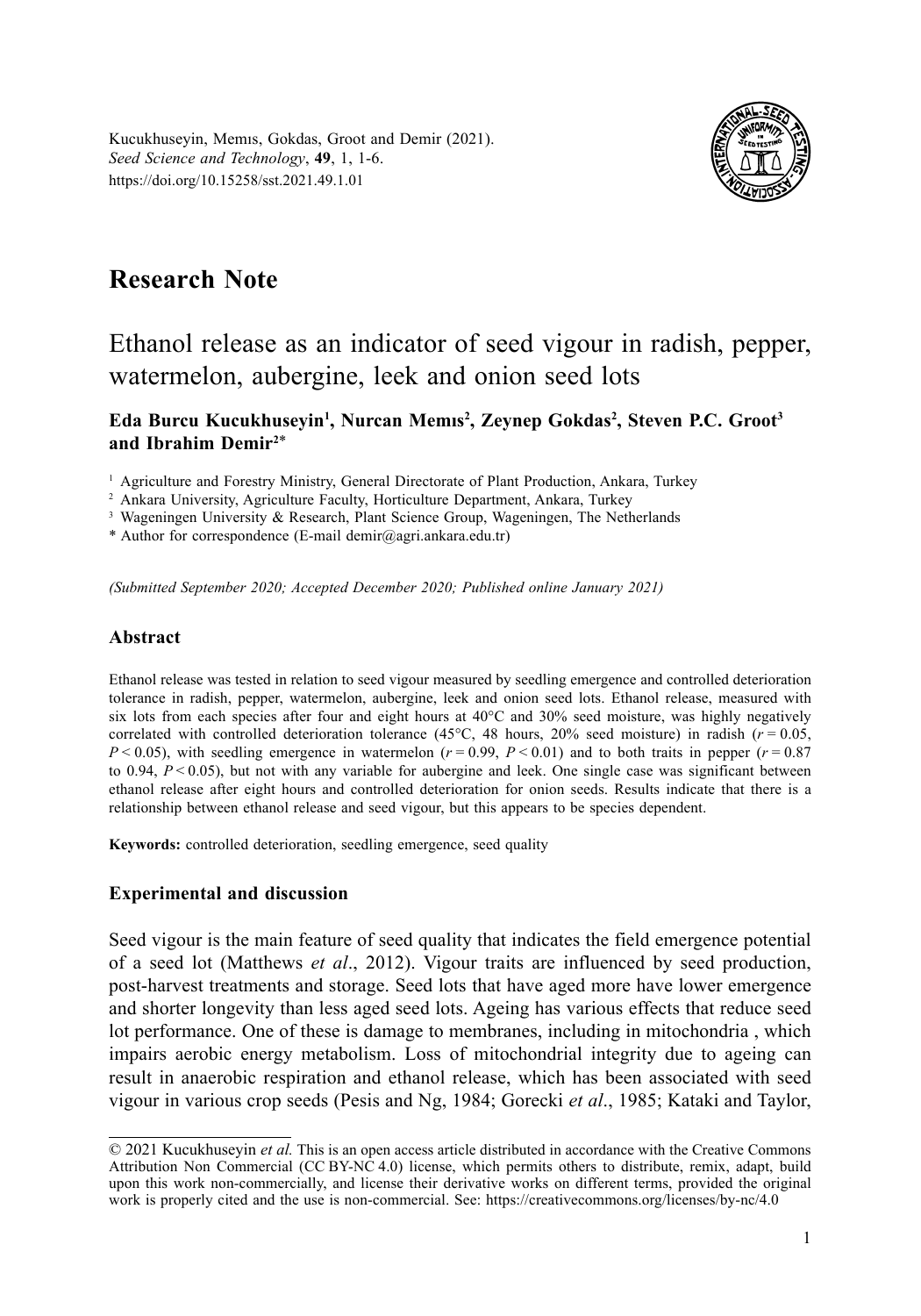1997; Taylor *et al*., 1999; Rutzke *et al*., 2008; Buckley and Buckley, 2009; Buckley, 2013). Ethanol release measured using a modified breath analyser was successfully used as a rapid test to rank the vigour of seed lots of canola (Buckley and Buckley, 2009) and cabbage (Kodde *et al*., 2012). However, ethanol release as an indicator of seed vigour should be investigated in a wider range of species. The objective of the present study was to determine the relationship between ethanol release and seed vigour (controlled deterioration tolerance and seedling emergence percentages) of radish, pepper, watermelon, aubergine, leek and onion seed lots.

Seeds of six lots of each of six species, radish (*Raphanus sativus* L. cv. Fındık), pepper (*Capsicum annuum* L. cv. Carliston), watermelon (*Citrullus lanatus* Matsum and Nakai (Thunb.) cv. Crimson Sweet), aubergine (*Solanum melongena* L. cv. Kemer), leek (*Allium porrum* L. cv. Inegol) and onion (*Allium cepa* L. cv. Mtn 88), were obtained from commercial companies. Seed moisture contents (ISTA, 2020) ranged between 6.5 to 8.2%.

Standard laboratory germination tests (SG) were conducted using four replicates of 50 seeds. Seeds were placed between damp filter paper (Filtrak, Germany). Papers were then placed in plastic bags. Germination tests were carried out at 20°C for radish, onion and leek, and 25°C for watermelon, pepper and aubergine, in the dark. Standard germination was evaluated after 14 days for watermelon, leek, aubergine and pepper, after 12 days for onion and after 10 days for radish.

For ethanol release measurement, seed moisture content (mc) of two replicates of 0.5 g of seeds was increased to 30% by placing seeds on top of wet Whatman filter paper for 6-7.5 hours. Seeds were then hermetically stored at 5°C overnight in aluminium packets to allow moisture to equilibrate within each sample. Then, 0.5 g seeds were placed into 15 ml dark glass vials (816030-2170) for 3-4 seconds and placed at 40°C. Headspace ethanol was measured as  $\mu$ g L<sup>-1</sup> after 4 and 8 hours (EtOH-4 and EtOH-8) using a modified Drager 6810 (Drager Safety AG and Co. KGaA, Germany) alcohol breath analyser as described in Kodde *et al*. (2012). Measurements were performed within five seconds to avoid cooling and vials were then put back in the incubator.

For controlled deterioration (CD), seed mc was increased by placing samples of 200 seeds with known mc on wet filter paper in a Petri dish to reach 20% mc. Then, they were sealed in foil packets and placed at 5°C for one day for moisture equilibration. Packets were then placed at 45°C for 48 hours and standard germination tests were conducted on four replicates of 50 seeds as described above.

The seedling emergence (SE) test was determined by sowing four replicates of 50 seeds 30 mm-deep in seedling trays with compost (Plantaflour, Humus–Verkaufs GmbH, Germany). The trays were placed in a growing cabinet where the temperature was maintained at  $23 \pm 2$ °C. Light was provided for 16 hours per day (72 µM m<sup>-1</sup> second<sup>-1</sup>). The experiment was terminated when no additional seedling emergence occurred.

Correlation coefficients (*r*) for ethanol release after four and eight hours and SG, CD and SE tests and regression coefficients  $(R^2)$  were calculated by using SPSS in each species.

SG values ranged between 75 and 95% among the species. All seed lots had higher germination than the commercially required minimum level (75%) (table 1). Germination after the CD test showed wide variation among the species. Germination of onion seed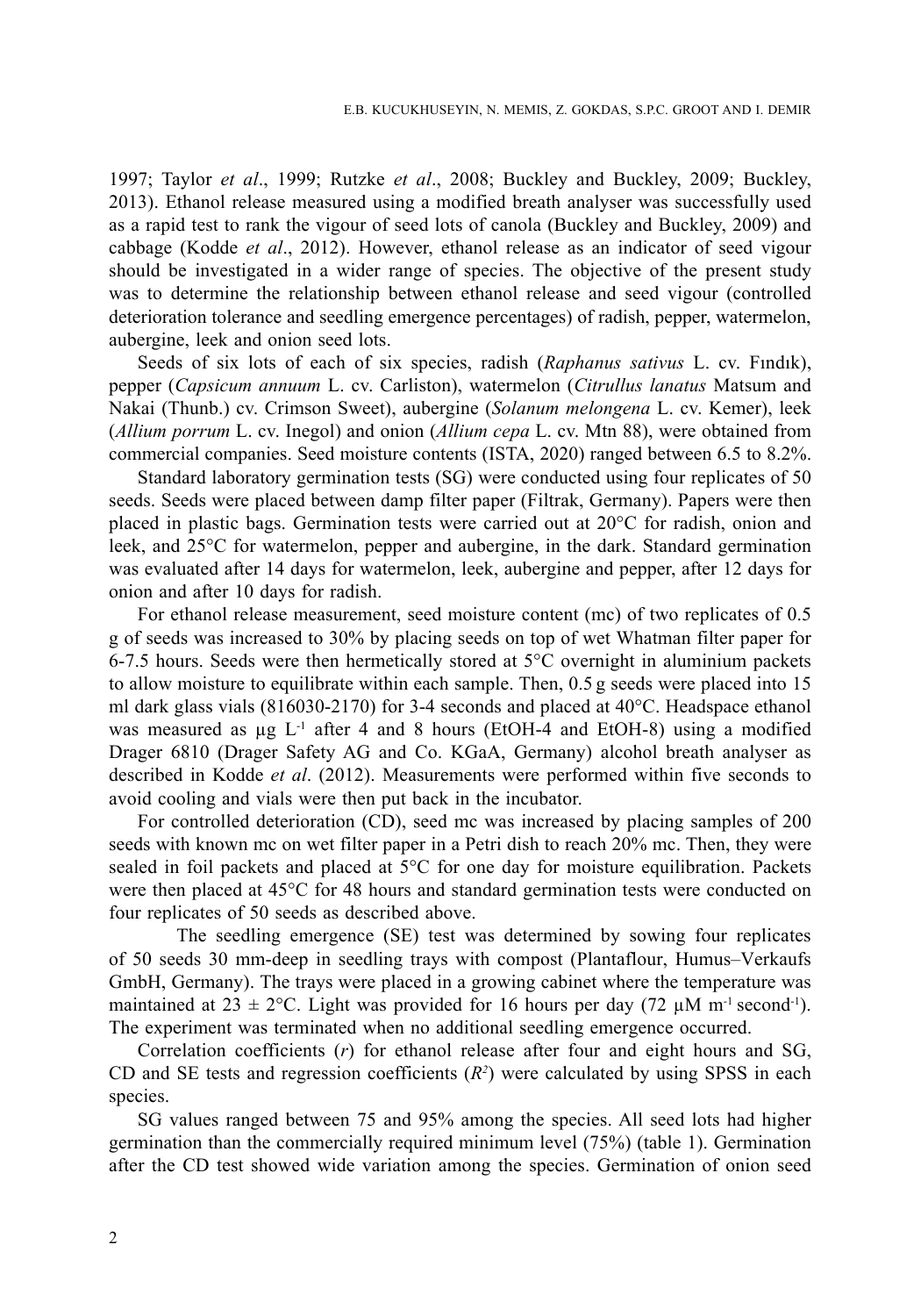lots after CD was between 50 and 83%, with watermelon between 39 and 86%. While some radish and leek seed lots had germination as low as 0 and 1% after CD, pepper and aubergine had a similar range after CD, between 29-85% and 31-82%, respectively.

There was also wide variation in the seedling emergence range (SE) among the species. The smallest difference between the lowest and the highest quality lot was measured in aubergine, varying over 77-93%, and the largest difference was found for pepper with a 51-91% range. The other species had comparable SE range between the worst and the best seed lots, i.e. 39-76% in leek and 48-84% in watermelon.

The highest ethanol release was observed in radish at both measurement times. The sample from the seed lot with the lowest SG had ethanol release of 2591  $\mu$ g L<sup>-1</sup> after four hours and  $2782 \mu g$  L<sup>-1</sup> after eight hours (table 1). Onion seeds had the lowest ethanol release: 2-90  $\mu$ g L<sup>-1</sup> after four hours and 3-10  $\mu$ g L<sup>-1</sup> after eight hours. With the exception of onion, seeds of all other species had increased ethanol release at the second measurement (eight hours).

| Species    | EtOH release<br>$(\mu g L^{-1})$ | SG<br>$(\%)$ | <b>CD</b><br>$(\%)$ | <b>SE</b><br>$(\%)$ |        |
|------------|----------------------------------|--------------|---------------------|---------------------|--------|
| Radish     |                                  | $82 - 95$    | $0 - 74$            | $63 - 91$           |        |
|            | $EtOH-4$ : 34 - 2591             | 0.38         | $0.90*$             | 0.68                |        |
|            | EtOH-8: 26-2782                  | 0.44         | $0.91*$             | 0.75                | $^{+}$ |
| Pepper     |                                  | $75 - 92$    | $29 - 85$           | $51 - 91$           |        |
|            | EtOH-4: 174-756                  | 0.74         | $0.89*$             | $0.92**$            |        |
|            | EtOH-8:184-977                   | 0.78         | $0.87*$             | $0.94**$            | $^{+}$ |
| Watermelon |                                  | $75 - 97$    | $39 - 86$           | $48 - 84$           |        |
|            | EtOH-4: 23-968                   | 0.77         | 0.73                | $0.99**$            |        |
|            | EtOH-8: 34-1472                  | 0.74         | 0.67                | $0.99**$            | $^{+}$ |
| Aubergine  |                                  | $78 - 90$    | $31 - 82$           | $77 - 93$           |        |
|            | EtOH-4: 67-224                   | 0.68         | 0.48                | 0.57                |        |
|            | EtOH-8: 54-361                   | 0.51         | 0.64                | 0.67                |        |
| Leek       |                                  | $80 - 91$    | $1 - 72$            | $39 - 76$           |        |
|            | $EtOH-4: 26-643$                 | 0.12         | 0.63                | 0.11                |        |
|            | EtOH-8: 12-787                   | 0.16         | 0.66                | 0.13                |        |
| Onion      |                                  | $79 - 93$    | $50 - 83$           | $60 - 89$           |        |
|            | $EtOH-4:2-90$                    | 0.07         | 0.74                | 0.31                |        |
|            | $EtOH-8:3-10$                    | 0.79         | $0.92**$            | 0.87                |        |

Table 1. Standard germination (SG), germination after controlled deterioration (CD), seedling emergence (SE), ethanol release after four (EtOH-4  $\mu$ g L<sup>-1</sup>) or eight hours (EtOH-8  $\mu$ g L<sup>-1</sup>) of six seed lots of each of radish, pepper, watermelon, aubergine, leek and onion. The observed range (minimum and maximum values) is given for each parameter. Correlation coefficient (*r*) values between EtOH-4 and EtOH-8 and SG, CD and SE are given in italics for each species.

+ more promising, **–** less promising, Significance \*0.05; \*\*0.01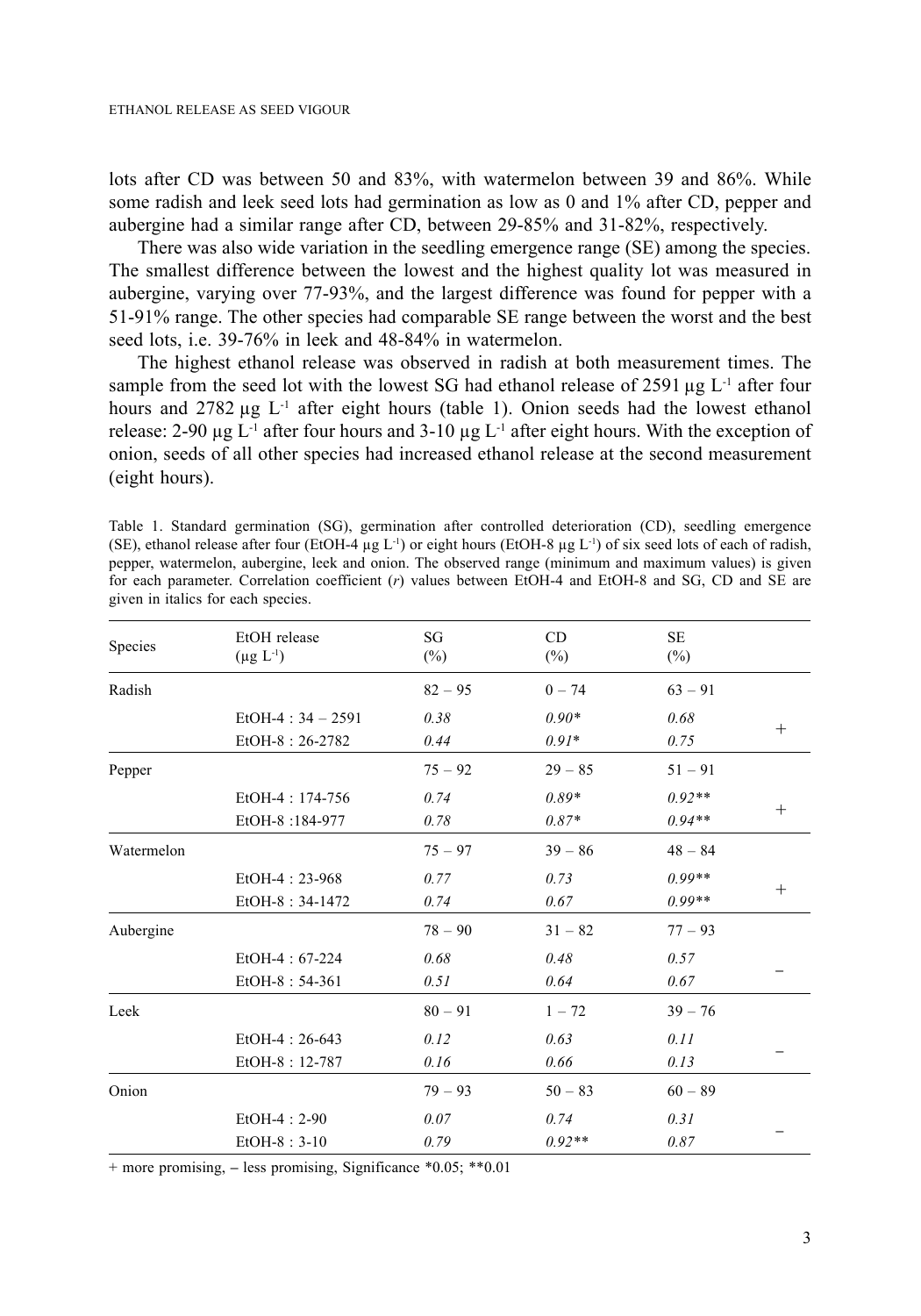Ethanol measurements were not significantly correlated with SG for any of the species (table 1). The significance  $(P < 0.05)$  was measured for pepper, radish and watermelon seeds. The highest significant correlation was seen between ethanol release and SE for pepper and watermelon  $(r=0.92 \text{ to } 0.99, P<0.01)$ . None of the combinations were significant for aubergine and leek seeds. One single case was significant for onion seeds between CD and EtOH-8. EtOH-4 was significantly related ( $P < 0.05$ ,  $R^2 = 0.79$ -0.81) with CD for pepper and radish seed lots (figure 1). Measurement after the same length of time was also highly related to SE for pepper  $(P < 0.05, R^2 = 0.85)$  and for watermelon ( $P < 0.01$ ,  $R^2 = 0.97$ ).



Figure 1. The relationship between ethanol release after four hours, (EtOH-4/µg L<sup>-1</sup>) and seedling emergence (SE, %) in watermelon and pepper, controlled deterioration (CD, %) in radish and pepper seed lots. (Significance  $*= 0.05$ ; \*\*= 0.01).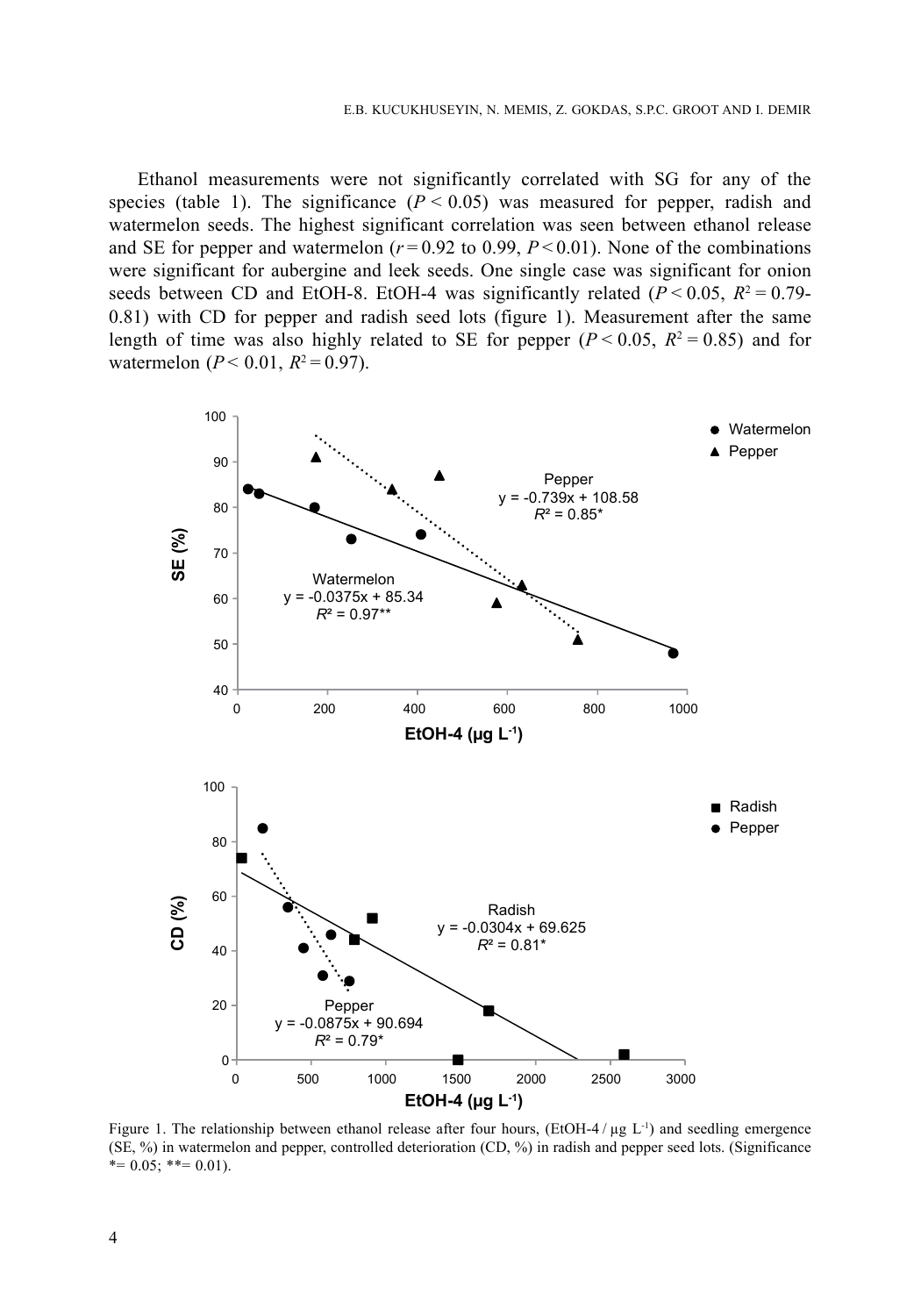Fast seedling emergence is an important aspect of crop establishment and transplant production in vegetable seeds. Seed vigour tests are reported to indicate the physiological ageing level of a lot (Matthews *et al*., 2012) and are used to estimate its emergence potential. Ageing that causes differences in vigour of a seed lot is composed of various metabolic events (McDonald, 1999). One of these is membrane degradation, which causes loss of mitochondrial structure and higher release of ethanol upon imbibition (Kataki and Taylor, 1997). We demonstrated that radish, pepper and watermelon seed quality was related to ethanol release (table 1; figure 1). This finding is in agreement with a number of earlier reports (Pesis and Ng, 1984; Gorecki *et al*., 1985; Kataki and Taylor, 1997; Taylor *et al*., 1999; Rutzke *et al*., 2008; Buckley and Buckley, 2009).

However, ethanol measurements appeared to be unsuccessful in predicting emergence and relationship with CD results, at least with the present mc and ageing periods, for aubergine, leek and onion seed lots (table 1). The sensitivity of an ethanol assay is influenced by incubation temperature, seed mc, seed integrity and oxygen availability. Incubating seeds at 40°C instead of moderate temperatures (20-25°C) was more successful (Rutzke *et al*., 2008; Buckley and Huang, 2011; Kodde *et al*., 2012) and this is why we chose 40°C for our study. Our results indicated that 30% seed mc could be used for determining ethanol production from these vegetable crop species. This is in agreement with findings of Rutzke *et al*. (2008) that 30% is an appropriate seed moisture content to see the vigour differences of aged seed lots. Kodde *et al.* (2012) moistened the seeds by adding water at the start of the assay at  $40^{\circ}$ C. Here, we equilibrated the seeds first for 6-7.5 hours at 20 $^{\circ}$ C, followed by an overnight equilibration at 5 $^{\circ}$ C. It is possible that some mitochondrial repair occurred during this period, which may have influenced subsequent ethanol production. Alternatively, the lack of a significant relationship between ethanol measurements and SE and CD in aubergine, leek and onion seed lots may originate from seed integrity/morphological differences among species. Similarly, Kataki and Taylor (1997) reported that some species like corn, soybean and pea produced larger amounts of ethanol than those of rice and lettuce. Rutzke *et al*. (2008) also reported that crushed cabbage seeds produced less ethanol than intact seeds. Moreover, rapid hydration during germination can cause damage to cell components in seeds with damaged coats in the same seed lot (Oliveira *et al*., 1984), which may affect ethanol release. Low oxygen availability/nitrogen reduced ethanol production in non-aged seeds when seed moisture was low ( $\leq$  0.54 g water/g seeds) at ambient oxygen of  $\geq$  1.22 g water/g seeds elevated ethanol production (Rutzke *et al*., 2008). Ethanol release is also induced by anaerobic environments when seed moisture is high through hypoxic conditions. However, we did not compare aerobic and anaerobic conditions in our work.

In conclusion, the increase in ethanol production from aged seeds in watermelon, pepper and radish seeds supports the hypothesis that ethanol production is correlated with the seed vigour potential of seed lots. However, the lack of such a correlation in aubergine, leek and onion seeds shows that further experiments with adaptation of the assay are required for these species.